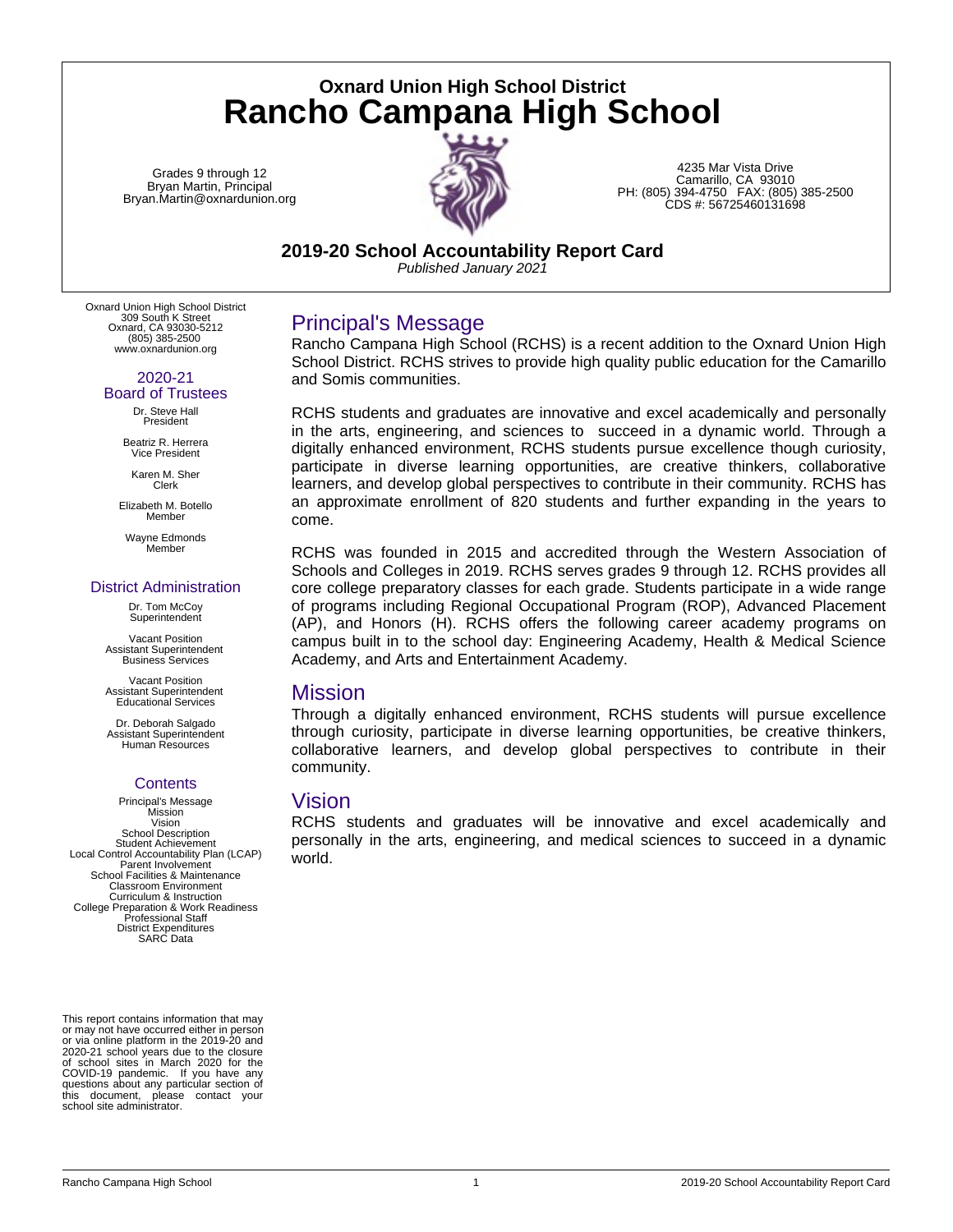## School Description

Rancho Campana High School is located in the southern region of Camarillo and serves students in grades nine through twelve following a traditional calendar. At the beginning of the 2019-20 school year, 735 students were enrolled, including 4.2% in special education, 1.4% qualifying for English Language Learner support, and 16.6% qualifying for free or reduced price lunch.

| <b>Student Enrollment by Student Group / Grade Level</b><br>2019-20 |                          |                         |               |  |  |
|---------------------------------------------------------------------|--------------------------|-------------------------|---------------|--|--|
| <b>Student Group</b>                                                | % of Total<br>Enrollment | Grade Level             | # of Students |  |  |
| Black or<br>African-Amer.                                           | 1.10%                    | Grade 9                 | 206           |  |  |
| Amer. Indian or<br>Alaska Native                                    | 0.30%                    | Grade 10                | 210           |  |  |
| Asian                                                               | 6.10%                    | Grade 11                | 180           |  |  |
| Filipino                                                            | 5.30%                    | Grade 12                | 139           |  |  |
| Hisp. or Latino                                                     | 32.70%                   | Ungraded                | 0             |  |  |
| Native Hawaiian or<br>Pacific Islander                              | 0.10%                    |                         |               |  |  |
| White                                                               | 46.40%                   |                         |               |  |  |
| Two or More Races                                                   | 7.60%                    |                         |               |  |  |
| Students with<br><b>Disabilities</b>                                | 4.20%                    |                         |               |  |  |
| Socioeconomically<br>Disadvantaged                                  | 16.60%                   |                         |               |  |  |
| <b>English Learners</b>                                             | 1.40%                    |                         |               |  |  |
| Foster Youth                                                        | $0.00\%$                 |                         |               |  |  |
| Homeless                                                            | $0.00\%$                 |                         |               |  |  |
|                                                                     |                          | <b>Total Enrollment</b> | 735           |  |  |

## Student Achievement

### Physical Fitness

In the spring of each year, Rancho Campana High School is required by the state to administer a physical fitness test to all students in grade nine. The physical fitness test measures each student's ability to complete fitness tasks in six major areas. Students who either meet or exceed the standards in all six fitness areas are considered to be in the "healthy fitness zone." The chart reported in this document reports only the percentage in each category, not a cumulative total of the results for categories 4 of 6 and 5 of 6. Comparative district and state results can be found at the CDE's website.

| <b>Physical Fitness Test</b><br>Percentage of Students Meeting California Fitness Standards<br>2019-20                               |                                          |     |     |  |
|--------------------------------------------------------------------------------------------------------------------------------------|------------------------------------------|-----|-----|--|
|                                                                                                                                      | Percentage of Students Meeting Standards |     |     |  |
| Grade Level<br>Six of Six Fitness<br>Four of Six Fitness Five of Six Fitness<br><b>Standards</b><br>Standards<br>Tested<br>Standards |                                          |     |     |  |
| Ninth                                                                                                                                | N/A                                      | N/A | N/A |  |

*Note: Cells with N/A values do not require data as the 2019-2020 data are not available.*

*Note: Due to the COVID-19 pandemic, Executive Order N-56-20 was issued which waived the requirement to administer the physical fitness performance test for the 2019-2020 school year.*

### California Assessment of Student Performance and Progress

The California Assessment of Student Performance and Progress (CAASPP) System includes the Smarter Balanced Summative Assessments (SBAC) for students in the general education population, and the California Alternate Assessments (CAAs) for students with the most significant cognitive disabilities. Only eligible students may participate in the administration of the CAAs. CAAs items are aligned with alternative achievement standards, which are linked with the Common Core State Standards (CCSS). CAASPP results are a measure of how well students are mastering California's standards in English language arts/literacy (ELA) and mathematics, and are given to grades three through eight and grade eleven. SBAC tests assess student performance in ELA/Literacy and mathematics utilizing computer-adaptive tests and performance tasks, and CAAs test items are aligned with alternative achievement standards which are linked with the Common Core State Standards (CCSS).

The CAASPP results shown in this report include overall results comparing the school, district and state scores as well as the school's overall score in each applicable subgroup. Results are shown only for subgroups with ten students or more taking the exam. For those categories that are blank in the tables, no students met subgroup criteria. More information on CAASPP can be found on the California Department of Education's website www.cde.ca.gov/ta/tg/ca/.

| <b>CAASPP Test Results in ELA and Mathematics - All Students</b> |                                                                                                        |           |       |           |       |           |
|------------------------------------------------------------------|--------------------------------------------------------------------------------------------------------|-----------|-------|-----------|-------|-----------|
|                                                                  | Percent of Students Scoring at Proficient or<br>Advanced<br>(meeting or exceeding the state standards) |           |       |           |       |           |
|                                                                  | School<br><b>District</b><br><b>State</b>                                                              |           |       |           |       |           |
|                                                                  | 18-19                                                                                                  | $19 - 20$ | 18-19 | $19 - 20$ | 18-19 | $19 - 20$ |
| English-Language Arts/Literacy<br>(grades $3-8$ and $11$ )       | 73.0                                                                                                   | N/A       | 44.0  | N/A       | 50.0  | N/A       |
| <b>Mathematics</b><br>(grades $3-8$ and $11$ )                   | 59.0                                                                                                   | N/A       | 27.0  | N/A       | 39.0  | N/A       |

*Note: Cells with N/A values do not require data.*

*Note: The 2019-2020 data are not available. Due to the COVID-19 pandemic, Executive Order N-30-20 was issued which waived the requirement for statewide testing for the 2019-2020 school year.*

*Note: Percentages are not calculated when the number of students tested is ten or less, either because the number of students in this category is too small for statistical accuracy or to protect student privacy.*

*Note: ELA and mathematics test results include the Smarter Balanced Summative Assessment and the CAA. The "Percent Met or Exceeded" is calculated by taking the total number of students who met or exceeded the standard on the Smarter Balanced Summative Assessment plus the total number of students who met the standard (i.e., achieved Level 3-Alternate) on the CAAs divided by the total number of students who participated in both assessments.*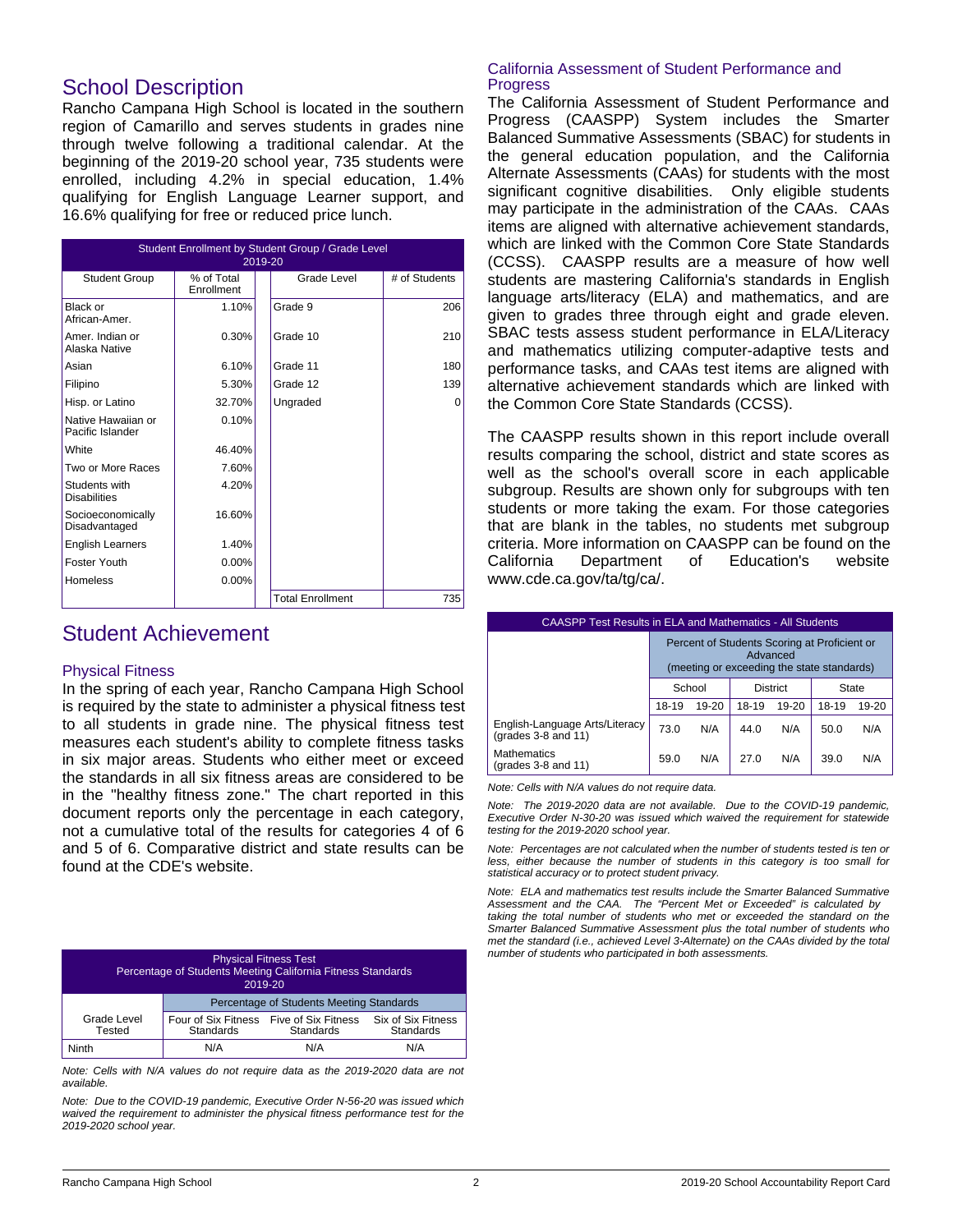|                                                   |                     | CAASPP Test Results in ELA by Student Group (2019-20) |          |                        |                                                                  |  |  |  |
|---------------------------------------------------|---------------------|-------------------------------------------------------|----------|------------------------|------------------------------------------------------------------|--|--|--|
| <b>Student Groups</b>                             | Total<br>Enrollment | # Tested                                              | % Tested | % Not<br><b>Tested</b> | % Meeting<br>or<br>Exceeding<br><b>State</b><br><b>Standards</b> |  |  |  |
| <b>All Students</b>                               | N/A                 | N/A                                                   | N/A      | N/A                    | N/A                                                              |  |  |  |
| Male                                              | N/A                 | N/A                                                   | N/A      | N/A                    | N/A                                                              |  |  |  |
| Female                                            | N/A                 | N/A                                                   | N/A      | N/A                    | N/A                                                              |  |  |  |
| Black or<br>African-Amer.                         | N/A                 | N/A                                                   | N/A      | N/A                    | N/A                                                              |  |  |  |
| Amer, Indian or<br>Alaska Native                  | N/A                 | N/A                                                   | N/A      | N/A                    | N/A                                                              |  |  |  |
| Asian                                             | N/A                 | N/A                                                   | N/A      | N/A                    | N/A                                                              |  |  |  |
| Filipino                                          | N/A                 | N/A                                                   | N/A      | N/A                    | N/A                                                              |  |  |  |
| Hisp. or Latino                                   | N/A                 | N/A                                                   | N/A      | N/A                    | N/A                                                              |  |  |  |
| Native Hawaiian or<br>Pacific Islander            | N/A                 | N/A                                                   | N/A      | N/A                    | N/A                                                              |  |  |  |
| White                                             | N/A                 | N/A                                                   | N/A      | N/A                    | N/A                                                              |  |  |  |
| Two or More Races                                 | N/A                 | N/A                                                   | N/A      | N/A                    | N/A                                                              |  |  |  |
| <b>English Learners</b>                           | N/A                 | N/A                                                   | N/A      | N/A                    | N/A                                                              |  |  |  |
| Socioeconomically<br>Disadvantaged                | N/A                 | N/A                                                   | N/A      | N/A                    | N/A                                                              |  |  |  |
| Students with<br><b>Disabilities</b>              | N/A                 | N/A                                                   | N/A      | N/A                    | N/A                                                              |  |  |  |
| <b>Students Receiving</b><br>Migrant Ed. Services | N/A                 | N/A                                                   | N/A      | N/A                    | N/A                                                              |  |  |  |
| Foster Youth                                      | N/A                 | N/A                                                   | N/A      | N/A                    | N/A                                                              |  |  |  |
| Homeless                                          | N/A                 | N/A                                                   | N/A      | N/A                    | N/A                                                              |  |  |  |

| CAASPP Test Results in Mathematics by Student Group (2019-20)                                                            |     |     |     |     |     |  |
|--------------------------------------------------------------------------------------------------------------------------|-----|-----|-----|-----|-----|--|
| % Meeting<br>Exceeding<br>% Not<br>Total<br>Enrollment<br># Tested<br>% Tested<br><b>Tested</b><br><b>Student Groups</b> |     |     |     |     |     |  |
| <b>All Students</b>                                                                                                      | N/A | N/A | N/A | N/A | N/A |  |
| Male                                                                                                                     | N/A | N/A | N/A | N/A | N/A |  |
| Female                                                                                                                   | N/A | N/A | N/A | N/A | N/A |  |
| Black or<br>African-Amer.                                                                                                | N/A | N/A | N/A | N/A | N/A |  |
| Amer, Indian or<br>Alaska Native                                                                                         | N/A | N/A | N/A | N/A | N/A |  |
| Asian                                                                                                                    | N/A | N/A | N/A | N/A | N/A |  |
| Filipino                                                                                                                 | N/A | N/A | N/A | N/A | N/A |  |
| Hisp. or Latino                                                                                                          | N/A | N/A | N/A | N/A | N/A |  |
| Native Hawaiian or<br>Pacific Islander                                                                                   | N/A | N/A | N/A | N/A | N/A |  |
| White                                                                                                                    | N/A | N/A | N/A | N/A | N/A |  |
| Two or More Races                                                                                                        | N/A | N/A | N/A | N/A | N/A |  |
| <b>English Learners</b>                                                                                                  | N/A | N/A | N/A | N/A | N/A |  |
| Socioeconomically<br>Disadvantaged                                                                                       | N/A | N/A | N/A | N/A | N/A |  |
| Students with<br><b>Disabilities</b>                                                                                     | N/A | N/A | N/A | N/A | N/A |  |
| <b>Students Receiving</b><br>Migrant Ed. Services                                                                        | N/A | N/A | N/A | N/A | N/A |  |
| Foster Youth                                                                                                             | N/A | N/A | N/A | N/A | N/A |  |
| Homeless                                                                                                                 | N/A | N/A | N/A | N/A | N/A |  |

*Note: Cells with N/A values do not require data.*

*Note: The 2019-2020 data are not available. Due to the COVID-19 pandemic, Executive Order N-30-20 was issued which waived the requirement for statewide testing for the 2019-2020 school year.*

| <b>CAASPP Test Results in Science for All Students</b> |                                                                                                     |       |       |       |       |       |
|--------------------------------------------------------|-----------------------------------------------------------------------------------------------------|-------|-------|-------|-------|-------|
|                                                        | Percent of Students Scoring at Proficient or Advanced<br>(meeting or exceeding the state standards) |       |       |       |       |       |
|                                                        | School<br><b>District</b><br><b>State</b>                                                           |       |       |       |       |       |
|                                                        | 18-19                                                                                               | 19-20 | 18-19 | 19-20 | 18-19 | 19-20 |
| ience<br>ades 5, 8,<br>d(10)                           | N/A                                                                                                 | N/A   | N/A   | N/A   | N/A   | N/A   |

*Note: Cells with N/A values do not require data.*

Sc (gr an

*Note: The 2019-2020 data are not available. Due to the COVID-19 pandemic, Executive Order N-30-20 was issued which waived the requirement for statewide testing for the 2019-2020 school year.*

*Note: The new California Science Test (CAST) was first administered operationally in the 2018-2019 school year.*

| CAASPP Test Results in Science by Student Group (2019-20) |                     |          |          |                        |                                                                                 |
|-----------------------------------------------------------|---------------------|----------|----------|------------------------|---------------------------------------------------------------------------------|
| <b>Student Groups</b>                                     | Total<br>Enrollment | # Tested | % Tested | % Not<br><b>Tested</b> | % Meeting<br>$\alpha$ r<br><b>Exceeding</b><br><b>State</b><br><b>Standards</b> |
| <b>All Students</b>                                       | N/A                 | N/A      | N/A      | N/A                    | N/A                                                                             |
| Male                                                      | N/A                 | N/A      | N/A      | N/A                    | N/A                                                                             |
| Female                                                    | N/A                 | N/A      | N/A      | N/A                    | N/A                                                                             |
| Black or<br>African-Amer.                                 | N/A                 | N/A      | N/A      | N/A                    | N/A                                                                             |
| Amer. Indian or<br>Alaska Native                          | N/A                 | N/A      | N/A      | N/A                    | N/A                                                                             |
| Asian                                                     | N/A                 | N/A      | N/A      | N/A                    | N/A                                                                             |
| Filipino                                                  | N/A                 | N/A      | N/A      | N/A                    | N/A                                                                             |
| Hisp. or Latino                                           | N/A                 | N/A      | N/A      | N/A                    | N/A                                                                             |
| Native Hawaiian or<br>Pacific Islander                    | N/A                 | N/A      | N/A      | N/A                    | N/A                                                                             |
| White                                                     | N/A                 | N/A      | N/A      | N/A                    | N/A                                                                             |
| Two or More Races                                         | N/A                 | N/A      | N/A      | N/A                    | N/A                                                                             |
| <b>English Learners</b>                                   | N/A                 | N/A      | N/A      | N/A                    | N/A                                                                             |
| Socioeconomically<br>Disadvantaged                        | N/A                 | N/A      | N/A      | N/A                    | N/A                                                                             |
| Students with<br><b>Disabilities</b>                      | N/A                 | N/A      | N/A      | N/A                    | N/A                                                                             |
| <b>Students Receiving</b><br>Migrant Ed. Services         | N/A                 | N/A      | N/A      | N/A                    | N/A                                                                             |
| Foster Youth                                              | N/A                 | N/A      | N/A      | N/A                    | N/A                                                                             |
| <b>Homeless</b>                                           | N/A                 | N/A      | N/A      | N/A                    | N/A                                                                             |

*Note: Cells with N/A values do not require data.*

*Note: The 2019-2020 data are not available. Due to the COVID-19 pandemic, Executive Order N-30-20 was issued which waived the requirement for statewide testing for the 2019-2020 school year.*

# Local Control Accountability Plan (LCAP)

As part of the new Local Control Funding Formula, school districts are required to develop, adopt, and annually update a three-year Local Control and Accountability Plan (LCAP). The following components of this SARC address some of the priorities identified in the District's LCAP:

Conditions of Learning (Basic Services) – State Priority 1: Degree to which teachers are appropriately assigned and fully credentialed in the subject areas and for the pupils they are teaching; pupils have access to standards-aligned Instructional materials and school facilities are maintained in good repair. Covered in *Teacher Assignment*, including the Teacher Credentials & Misassignments chart; *Instructional Materials*, including the Textbooks chart; and *School Facilities & Maintenance*, including the Campus Description and School Facility Good Repair Status charts.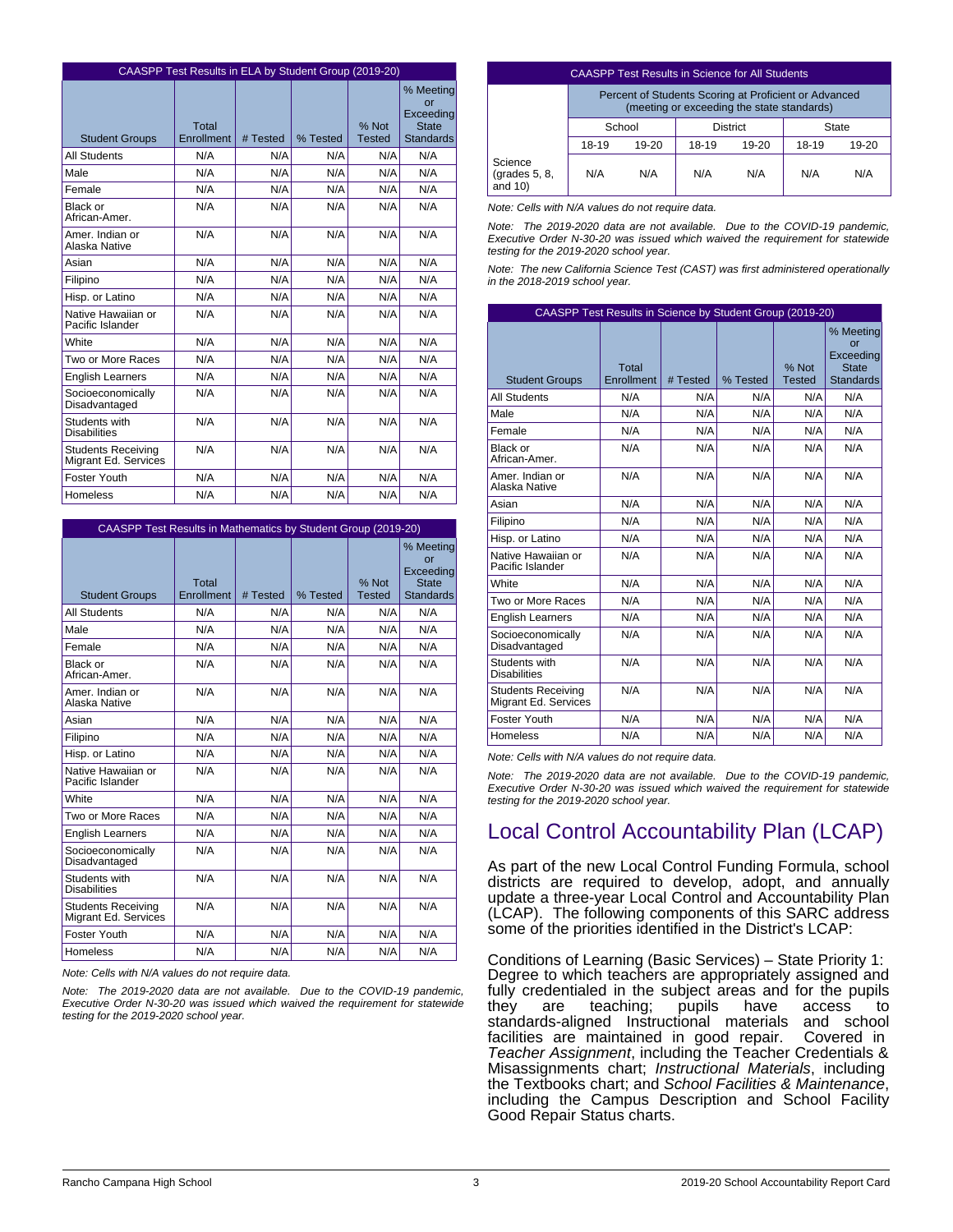Conditions of Learning (Implementation of State Standards) – State Priority 2: academic content and performance standards adopted by the state board for all pupils. Not covered in the School Accountability Report Card.

Parental Involvement – State Priority 3: Efforts to seek parent input in decision making, promotion of parent participation in programs for unduplicated pupils and special need subgroups. Covered in *Parent Involvement.*

Pupil Achievement – State Priority 4: Performance on standardized tests, score on Academic Performance Index, share of pupils that are college and career ready, share of English learners that become English proficient, English learner reclassification rate, share of pupils that pass Advanced Placement exams with a 3 or higher, and share of pupils determined prepared for college by the Early Assessment Program. Covered in California Early Assessment Program. *Assessment of Student Performance and Progress*, including the CAASPP charts.

Engagement (Pupil Engagement) – State Priority 5: School attendance rates, chronic absenteeism rates, middle school dropout rates, high school dropout rates, and high school graduation rates. Covered in *Dropout & Graduation Rates*, including the Dropout chart; and *Graduation Requirements*, including the Graduation Rate chart for high schools only.

School Climate – State Priority 6: Pupil suspension rates, pupil expulsion rates, other local measures including surveys of pupils, and parents and teachers on the sense of safety and school connectedness. Covered in *Discipline & Climate for Learning*, including Suspension & Expulsion chart; and *School Site Safety Plan.*

Conditions of Learning (Course Access) – State Priority 7: Pupil enrollment in a broad course of study that includes<br>all of the subject areas. Not covered in the School Not covered in the School Accountability Report Card.

Other Pupil Outcomes – State Priority 8: Pupil outcomes in the subject areas. Covered in *Physical Fitness*, including the Physical Fitness Test chart.

## Parent Involvement

Parents are encouraged to get involved in their child's learning environment either by volunteering in the classroom, participating in a decision-making group, or simply attending school events.

Parents stay informed on upcoming events and school activities through Parent Square, email, parent conferences, the school marquee, school newsletters, the Rancho Campana website, and Parent Square. Contact any school office member at (805) 394-4720 for more information on how to become involved in your child's learning environment.

### **Opportunities to Volunteer**

**Chaperone** Campus Volunteer Schoolwide Activities

### **Committees**

Parent Teacher Student Association School Site Council Academic Advisory Boards

### **School Activities**

Back to School Night Open House Parent Education Workshops Student Orientation Student Performances Parent Nights College Admissions Bootcamp Project Expositions Night

# School Facilities & Maintenance

The district takes great efforts to ensure that all schools are clean, safe, and functional through proper facilities maintenance and campus supervision. Rancho Campana High School's original facilities were built in 2014; ongoing maintenance and campus improvements ensure facilities remain up to date and provide adequate space for students and staff. District maintenance and site custodial staff ensure that the repairs necessary to keep the school in good condition are completed in a timely manner. A work order process is used by school and district staff to communicate non-routine maintenance requests. Campus repairs or improvements planned for 2019-20 utilizing Measure A funds include:

- Installation of HVAC systems
- New lobby with increase security and safety features

Every morning before school begins, the custodians inspect facilities for safety hazards or other conditions that need attention prior to students and staff entering school grounds. Three day custodians and one evening custodian are assigned to Rancho Campana High School. The day custodians are responsible for:

- General maintenance
- Lunch area setup/cleanup
- Restroom cleaning
- Trash removal

Restrooms are checked regularly throughout the day for cleanliness and subsequently cleaned as needed. The evening custodians are responsible for:

- Classroom cleaning
- Common use area cleaning
- Office area cleaning
- Restroom cleaning

The principal communicates with custodial staff daily concerning maintenance and school safety issues.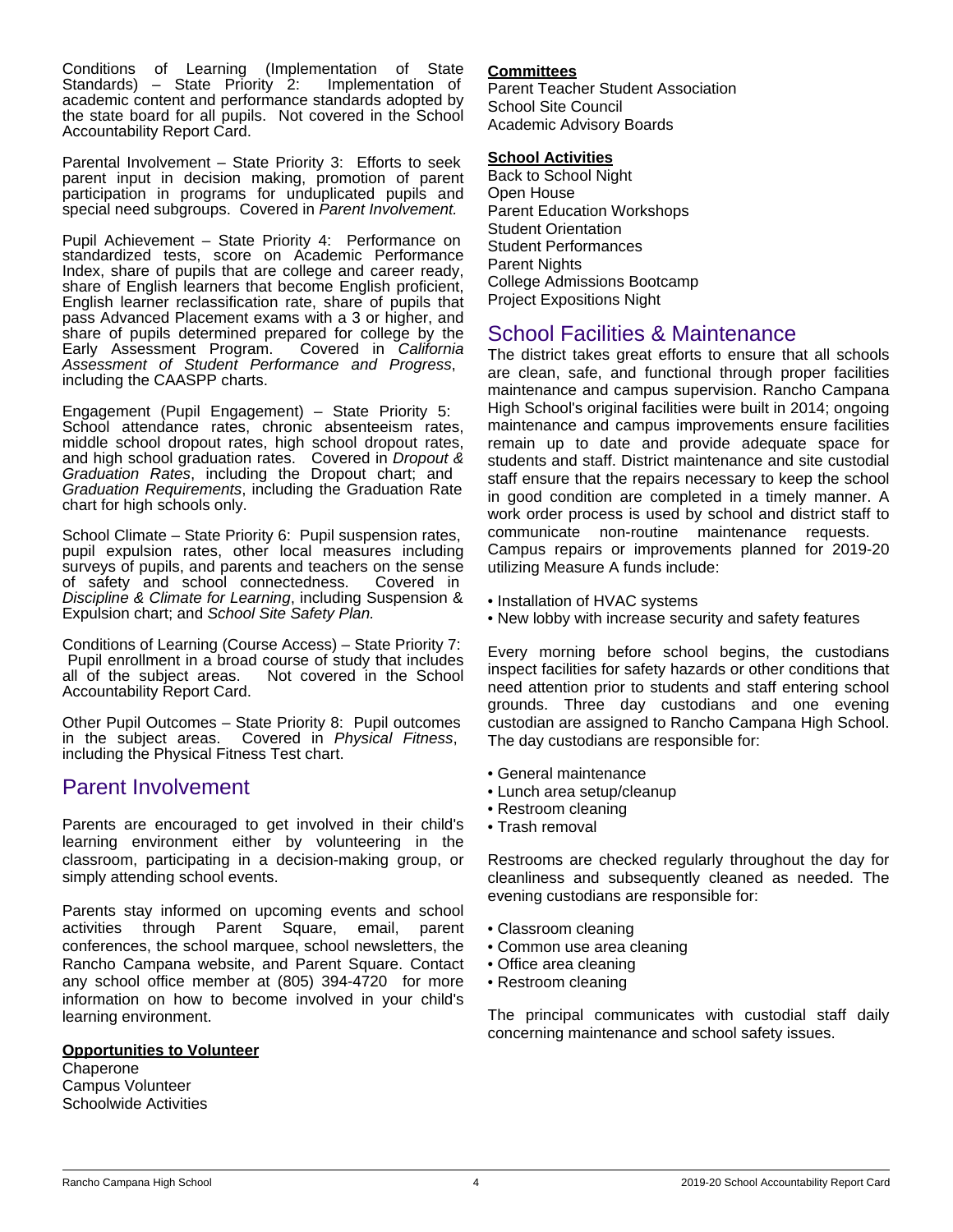| <b>Campus Description</b>   |          |  |  |  |
|-----------------------------|----------|--|--|--|
| Year Built                  | 2015     |  |  |  |
| Acreage                     | 28       |  |  |  |
| Square Footage              | $\Omega$ |  |  |  |
|                             | Quantity |  |  |  |
| <b>Permanent Classrooms</b> | 20       |  |  |  |
| Portable Classrooms         | 7        |  |  |  |
| Restrooms (sets)            | 4        |  |  |  |
| Computer Lab(s)             | 2        |  |  |  |
| Media Center(s)             | 3        |  |  |  |
| Staff Lounge/Work Room(s)   | 1        |  |  |  |
| Theater                     | 1        |  |  |  |
| Library                     | 1        |  |  |  |
| Dance Room                  | 1        |  |  |  |

### Facilities Inspection

The district's maintenance department inspects Rancho Campana High School on an annual basis in accordance with Education Code §17592.72(c)(1). Rancho Campana High School uses a school site inspection survey to identify unsafe or hazardous conditions and facility improvement needs. The most recent school inspection took place on Tuesday, February 11, 2020 to Monday, April 13, 2020. Deficiencies noted in the school inspection survey were corrected immediately by the district's maintenance department. During fiscal year 2020-21, all restrooms were fully functional and available for student use at the time of the inspection.

| <b>School Facility Good Repair Status</b><br>Most Recent Inspection: Tuesday, February 11, 2020 |                      |      |      |  |  |
|-------------------------------------------------------------------------------------------------|----------------------|------|------|--|--|
| Item Inspected                                                                                  | <b>Repair Status</b> |      |      |  |  |
|                                                                                                 | Good                 | Fair | Poor |  |  |
| A. Systems                                                                                      |                      |      |      |  |  |
| <b>B.</b> Interior                                                                              |                      |      |      |  |  |
| C. Cleanliness                                                                                  |                      |      |      |  |  |
| D. Electrical                                                                                   |                      |      |      |  |  |
| E. Restrooms / Fountains                                                                        |                      |      |      |  |  |
| F. Safety                                                                                       |                      |      |      |  |  |
| G. Structural                                                                                   |                      |      |      |  |  |
| H. External                                                                                     |                      |      |      |  |  |

| Repair Needed and Action Taken or Planned |                                                                    |  |  |
|-------------------------------------------|--------------------------------------------------------------------|--|--|
| <b>Section Number</b>                     | Comment                                                            |  |  |
| (A)                                       | B1 123 - Exhaust fan not working                                   |  |  |
| (B)                                       | B1 119 - Inspect and repair if needed - ceiling may have a<br>leak |  |  |
| (D)                                       | C2 117A - Ceiling light cover missing                              |  |  |

| Overall Summary of School Facility Good Repair Status |      |      |      |  |
|-------------------------------------------------------|------|------|------|--|
| Exemplary                                             | Good | Fair | Poor |  |
|                                                       |      |      |      |  |

#### *Rating Description*

*Exemplary: The school meets most or all standards of good repair. Deficiencies noted, if any, are not signifcant and/or impact a very small area of the school.*

### Campus Supervision

School administration and teaching staff place a high priority on providing adequate adult supervision on campus before, during, and after school. As students arrive on campus each morning, administration and campus supervisors patrol the campus, entrance areas, and designated common areas. Campus supervisors monitor lunch time activity in the cafeteria and common student activity areas. At the end of the day when students are dismissed, administration and campus supervisors monitor student behavior and ensure students either leave campus or travel to after-school activities in a safe and orderly manner.

Rancho Campana High School is a closed campus. During school hours, all visitors must sign in at the school's office and wear identification badges while on school grounds.

#### School Site Safety Plan

The Comprehensive School Site Safety Plan was developed for Rancho Campana High School in collaboration with local agencies and the district office to fulfill Senate Bill 187 requirements. Components of this plan include child abuse reporting procedures, teacher notification of dangerous pupil procedures, disaster response procedures, procedures for safe arrival and departure from school, sexual harassment policy, and dress code policy. The school's most recent school safety plan was reviewed, updated, and discussed with school staff in February 2020.

### Classroom Environment

#### Discipline & Climate for Learning

Rancho Campana High School's discipline policies are based upon Positive Behavioral Interventions and Supports (PBIS) and a Multi-Tiered System of Supports approach to social, emotional and behavioral support. This school-wide positive behavior management plan is used as a guide to develop school rules, develop behavior management programs, promote responsibility, promote respect, and minimize classroom disruptions. disciplinary intervention is managed by school administrators in a fair, firm, and consistent manner based upon the nature of each situation.

| <b>Suspensions &amp; Expulsions</b> |                             |                 |     |  |  |
|-------------------------------------|-----------------------------|-----------------|-----|--|--|
|                                     | $17 - 18$<br>18-19<br>19-20 |                 |     |  |  |
|                                     | School                      |                 |     |  |  |
| % Students Suspended                | 4.2                         | 3.3             | 1.2 |  |  |
| % Students Expelled                 | 0.0                         | 0.1             | 0.0 |  |  |
|                                     |                             | <b>District</b> |     |  |  |
| % Students Suspended                | 5.2                         | 6.2             | 4.0 |  |  |
| % Students Expelled                 | 0.1                         | 0.3             | 0.3 |  |  |
|                                     |                             | <b>State</b>    |     |  |  |
| % Students Suspended                | 3.5                         | 3.5             | 2.5 |  |  |
| % Students Expelled                 | 0.1                         | 0.1             | 0.1 |  |  |

*Note: The 2019-2020 suspensions and expulsions rate data are not comparable to prior year data because the 2019-2020 school year is a partial school year due to the COVID-19 crisis. As such, it would be inappropriate to make any comparisons in rates of suspensions and expulsions in the 2019-2020 school year compared to prior years.*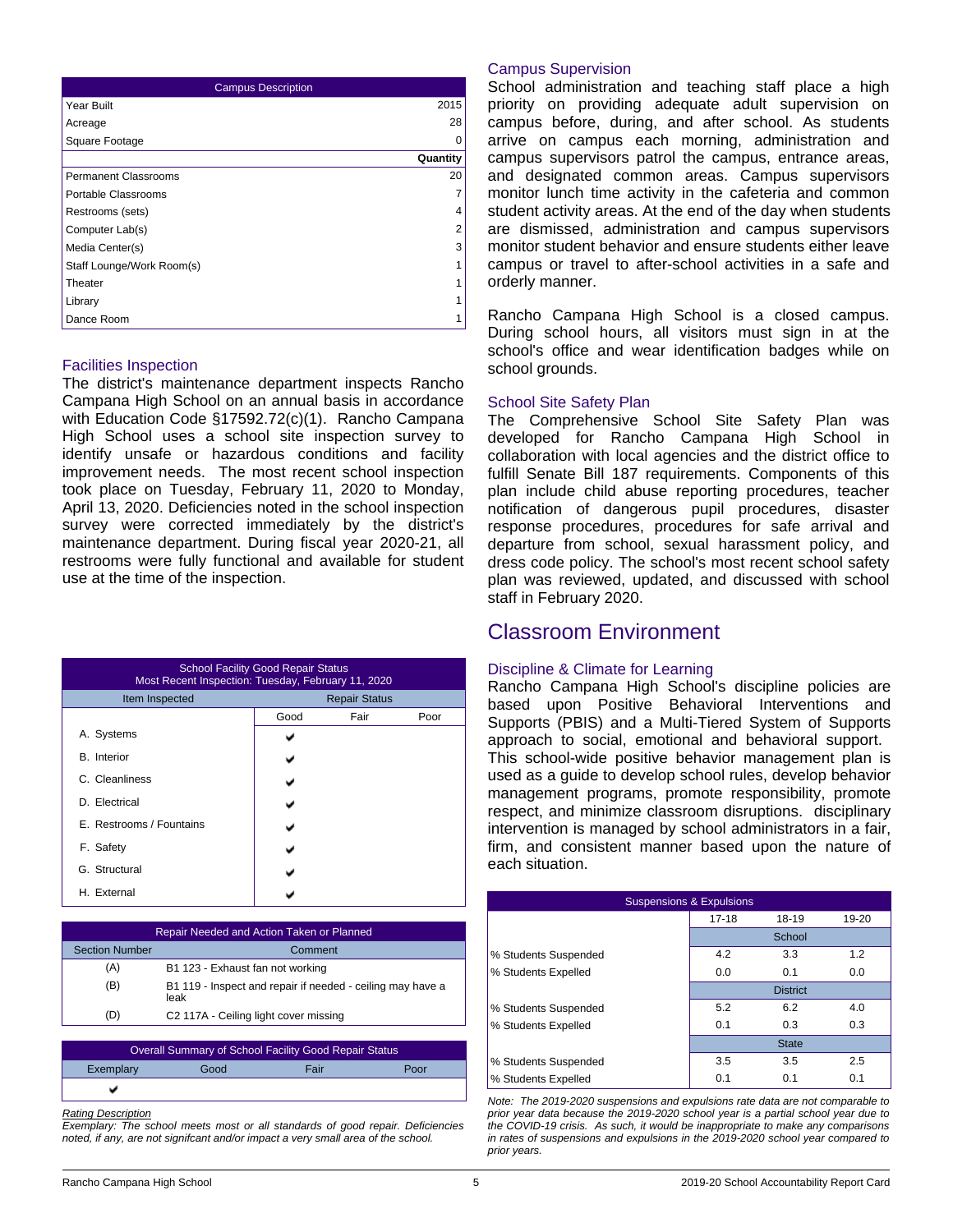### Class Size

The Class Size Distribution table in this report illustrates the distribution of class sizes by subject area, the average class size, and the number of classes that contain 1-22 students, 23-32 students, and 33 or more students. Calculations exclude classrooms of 50 or more students.

| Average Class Size and Class Size Distribution |               |                          |                          |                 |
|------------------------------------------------|---------------|--------------------------|--------------------------|-----------------|
|                                                | 2017-18       |                          |                          |                 |
|                                                | Avg.<br>Class |                          | <b>Number of Classes</b> |                 |
| Subject                                        | <b>Size</b>   | $1 - 22$                 | 23-32                    | $33+$           |
| English                                        | 31.0          | 2                        | 5                        | 10              |
| <b>Mathematics</b>                             | 29.0          | 3                        | 6                        | 9               |
| Science                                        | 26.0          | 6                        | 3                        | 8               |
| Social Science                                 | 28.0          | 3                        | 4                        | 5               |
|                                                | 2018-19       |                          |                          |                 |
|                                                | Avg.<br>Class |                          | <b>Number of Classes</b> |                 |
| <b>Subject</b>                                 | <b>Size</b>   | $1 - 22$                 | 23-32                    | $33+$           |
| English                                        | 30.0          | 3                        | 5                        | 10 <sup>1</sup> |
| <b>Mathematics</b>                             | 26.0          | 6                        | 8                        | 9               |
| Science                                        | 24.0          | 7                        | 3                        | 9               |
| Social Science                                 | 26.0          | 6                        | 3                        | 9               |
|                                                |               |                          | 2019-20                  |                 |
|                                                | Avg.<br>Class | <b>Number of Classes</b> |                          |                 |
| Subject                                        | <b>Size</b>   | $1 - 22$                 | 23-32                    | $33+$           |
| English                                        | 32.0          | 1                        | 6                        | $\overline{7}$  |
| <b>Mathematics</b>                             | 30.0          | 2                        | 6                        | 6               |
| Science                                        | 32.0          | 2                        | 2                        | 8               |
| Social Science                                 | 31.0          |                          | 10                       | 4               |

*\*Number of classes indicates how many classrooms fall into each size category (a range of total students per classroom). At the secondary level, this information is reported by subject area rather than grade level.*

### Dropout & Graduation Rates

Rancho Campana High School's teachers and administrative staff practice the early identification of and intervention on behalf of students who exhibit warning signs and/or behavioral traits that may lead to dropping out of school. Intervention strategies used to promote attendance and reduce dropout rates include parent conferences, counseling, independent study, referral to an alternative high school setting, and tutoring. Understanding that the needs of each student are different, administrators, counselors, and teaching staff continue their efforts to discover successful solutions to help students complete their high school program.

Students must accumulate 230 course credits to receive a high school diploma from Rancho Campana High School. Alternative methods of acquiring a diploma are available through the continuation school, community day school, adult school, Condor High School (independent study) for those students who have been unsuccessful in a high school environment or have exhausted their opportunities to remain at Rancho Campana High School.

In the following Dropout & Graduation Rates table, 2018-19 data is the most current information available, since state certification/release dates for dropout data occur too late for inclusion in this report. Detailed information about dropout rates and graduation rates can be found on the DataQuest Web page at http://dq.cde.ca.gov/dataquest/.

| Dropout & Graduation Rates (Four-Year Cohort Rate) |           |                 |       |  |  |
|----------------------------------------------------|-----------|-----------------|-------|--|--|
|                                                    | School    |                 |       |  |  |
|                                                    | 16-17     | $17 - 18$       | 18-19 |  |  |
| Dropout Rate                                       | 0.0%      | 0.8%            | 0.6%  |  |  |
| <b>Graduation Rate</b>                             | 0.0%      | 97.6%           | 98.8% |  |  |
|                                                    |           | <b>District</b> |       |  |  |
|                                                    | 16-17     | 17-18           | 18-19 |  |  |
| Dropout Rate                                       | 7.1%      | 7.1%            | 6.8%  |  |  |
| <b>Graduation Rate</b>                             | 85.6%     | 84.9%           | 85.5% |  |  |
|                                                    |           | <b>State</b>    |       |  |  |
|                                                    | $16 - 17$ | 17-18           | 18-19 |  |  |
| Dropout Rate                                       | 9.1%      | 9.6%            | 9.0%  |  |  |
| <b>Graduation Rate</b>                             | 82.7%     | 83.0%           | 84.5% |  |  |

*For the formula to calculate the 2018-19 and 2019-20 adjusted cohort graduation rate, see the 2019-20 Data Element Definitions document located on the SARC web page at https://www.cde.ca.gov/ta/ac/sa/*

# Curriculum & Instruction

### Staff Development

All training and curriculum development activities at Rancho Campana High School revolve around the California State Content Standards and Frameworks. During the 2019-20 school year, Rancho Campana High School held staff development training devoted to:

- Project Based Learning
- Educational Technology Integration
- Work Based Learning
- Positive Behavioral Interventions and Supports (PBIS)

Decisions concerning selection of staff development activities are performed by all staff using tools such as teacher input, state assessment results, and data analysis to determine the areas in which additional teacher training may enhance classroom instruction and increase student achievement levels. Rancho Campana High School supports ongoing professional growth throughout the year on weekly early release days. Teachers meet in both grade level and department level teams to conduct data analysis to identify areas of need. Teaching staff are provided the opportunity to participate in district-sponsored staff development workshops or training session as 1) a supplement to site-based staff development, 2) for reinforcement of or follow-up on previous training, or 3) follow-up training for newly implemented programs/curricula.

During the 2018-19, 2019-20, and 2020-21 school years, Rancho Campana High School's teachers had the opportunity to attend the following events hosted by the Oxnard Union High School District:

2018-19 Training:

- Next Generation Science Standards (NGSS)
- English Language Arts (ELA)
- Mathematics
- Social Science
- iLit Training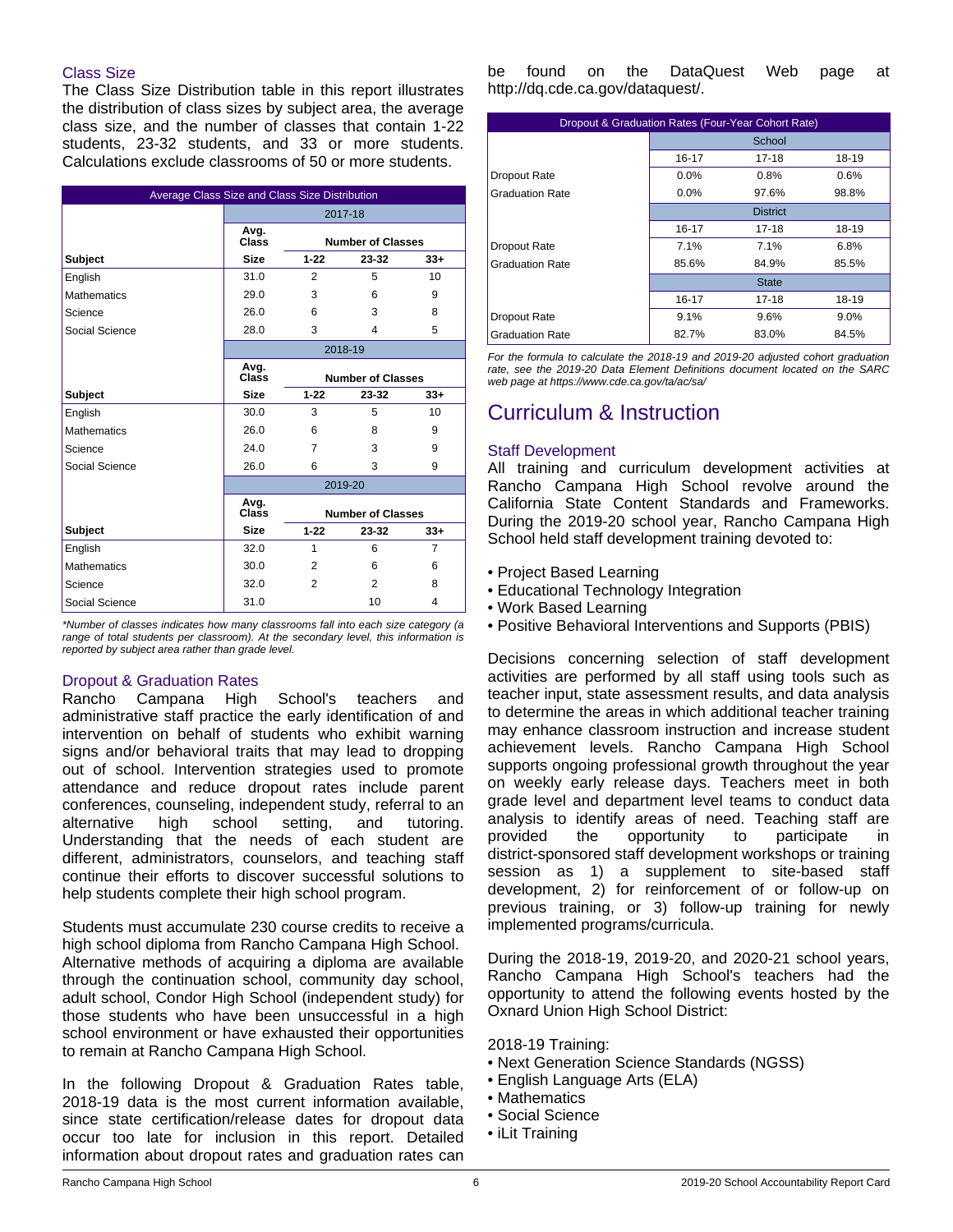### 2019-20 Training:

- Multi-Tiered System of Supports (MTSS)
- iLit Reading Intervention
- SkillsUSA Training for Career Pathways
- Edge Training for ESL Students
- Curriculum Design for Dual Language Immersion
- Textbook Pilot Training for Science and ELA
- Math Leadership Network
- Digital Broadcast
- Ethnic Studies Curriculum Development
- Dual Immersion Textbook Pilot Training
- VC Innovates
- AP Spanish Committee Test Development
- Next Generation Science Standards (NGSS)
- Library Learning Day
- AVID Elective Focused Note-Taking
- Data Chats for Common Assessments, Corrective Teaching, and Engagement
- Google Platform Training
- PLC Summer Curriculum Planning, Common Syllabi, Technology Use, Student Engagement
- Positive Behavioral Interventions & Supports (PBIS)
- Distance Learning Platforms (Google Meet, Technology)

2020-21 Training:

- Interactive Google Meet
- Grading for Equity 1 Key Concepts
- Grading for Equity 2 Scoring Rubrics
- Grading for Equity 3 Mastery Tracking
- Supporting English Learners in Distance Learning
- Supporting SPED in Distance Learning
- Social Emotional Learning (SEL) Check-in
- Google Classroom & Canvas
- ParentSquare
- Digital Tools
- Lesson Design Strategy for Distance Learning

Rancho Campana High School offers support to new and veteran teachers through peer coaching and mentoring. Instructional aides are provided targeted training focused on teaching strategies and curriculum content. Substitute teachers are invited to participate in designated staff development activities. All staff are encouraged to attend professional workshops and conferences. Classified support staff receive job-related training from department supervisors and district representatives.

| Number of School Days Dedicated to Staff Development and Continuous<br>Improvement |         |         |  |
|------------------------------------------------------------------------------------|---------|---------|--|
| 2018-19                                                                            | 2019-20 | 2020-21 |  |
|                                                                                    |         |         |  |

### Instructional Materials

All textbooks used in the core curriculum at Rancho Campana High School are aligned to the California Content Standards and Frameworks. Standards-based instructional materials are approved by the district's Board of Trustees. The district follows the State Board of Education's six-year adoption cycle for core content materials and the eight-year cycle for textbook adoptions in foreign language, visual and performing arts, and health.

On Wednesday, September 23, 2020, the Oxnard Union High School District's Board of Trustees held a public hearing to certify the extent to which textbooks and instructional materials have been provided to students. The Board of Trustees adopted Resolution No. 20-47 which certifies as required by Education Code §60119 (1) that textbooks and instructional materials were provided to all students, including English learners, in the district to the extent that each pupil has a textbook or instructional materials, or both, to use in class and to take home, (2) sufficient textbooks and instructional materials were provided to each student, including English learners, that are aligned to the academic content standards and consistent with the cycles and content of the curriculum frameworks in math, science, history-social science, and English/language arts, (3) sufficient textbooks or instructional materials were provided to each pupil enrolled in foreign language or health classes, and (4) sufficient laboratory science equipment was available for science laboratory classes offered in grades 9-12 inclusive.

In addition to core subject areas, districts are required to disclose in their SARCs the sufficiency of instructional materials used for their visual/performing arts curricula. During the 2020-21 school year, Oxnard Union High School District provided each student, including English learners, enrolled in a visual/performing arts class with a textbook or instructional materials to use in class and to take home. These materials complied with the state's content standards and curriculum frameworks.

| <b>Textbooks</b>              |                                                                                 |                                           |  |  |  |
|-------------------------------|---------------------------------------------------------------------------------|-------------------------------------------|--|--|--|
| <b>Adoption Year</b>          | <b>Publisher &amp; Series</b>                                                   | <b>Pupils Lacking</b><br><b>Textbooks</b> |  |  |  |
| <b>English Language Arts</b>  |                                                                                 |                                           |  |  |  |
| 2008                          | Bedford/St. Martin's, The Language of<br>Composition                            | $0\%$                                     |  |  |  |
| 2005                          | McDougal Littell, Language Network                                              | $0\%$                                     |  |  |  |
| 2005                          | McDougal Littell, The Language of Literature                                    | 0%                                        |  |  |  |
| 2016                          | Pearson, The Longman Reader                                                     | 0%                                        |  |  |  |
| 2007                          | Prentice Hall, Timeless Voices, Timeless<br><b>Themes The British Tradition</b> | $0\%$                                     |  |  |  |
| <b>Foreign Languages</b>      |                                                                                 |                                           |  |  |  |
| 2011                          | Better Chinese Limited, Discovering Chinese                                     | $0\%$                                     |  |  |  |
| 2007                          | EMC Paradigm, Que Chevere 1, 2, 3                                               | $0\%$                                     |  |  |  |
| 2003                          | Holt, Ven Conmigo                                                               | $0\%$                                     |  |  |  |
| 2007                          | McDougal Littell, Abriendo Puertas: Lenguaje                                    | $0\%$                                     |  |  |  |
| 2007                          | McDougal Littell, Discovering French<br>Nouveau                                 | $0\%$                                     |  |  |  |
| 2007                          | McDougal Littell, En Espanol                                                    | $0\%$                                     |  |  |  |
| 2007                          | Prentice Hall, Abriendo paso: Gramatica                                         | $0\%$                                     |  |  |  |
| 2007                          | Prentice Hall, Abriendo paso: Lectura                                           | $0\%$                                     |  |  |  |
| 2004                          | Prentice Hall, Momentos de los literaturas<br>hispanicas                        | $0\%$                                     |  |  |  |
| 2003                          | Prentice Hall. Sendas Literarias 1 & 2                                          | $0\%$                                     |  |  |  |
| 2015                          | Vista Higher Learning, D'accord (French)                                        | $0\%$                                     |  |  |  |
| 2008                          | Vista Higher Learning, Imaginez: le francais<br>sans frontieres (IB)            | 0%                                        |  |  |  |
| Health                        |                                                                                 |                                           |  |  |  |
| 2007                          | Pearson Prentice Hall, Health                                                   | $0\%$                                     |  |  |  |
| <b>History-Social Science</b> |                                                                                 |                                           |  |  |  |
| 2007                          | Glencoe/McGraw-Hill, World Geography and<br>Cultures                            | $0\%$                                     |  |  |  |
| 2008                          | Houghton Mifflin Harcourt, Psychology -<br><b>Principles in Practice</b>        | 0%                                        |  |  |  |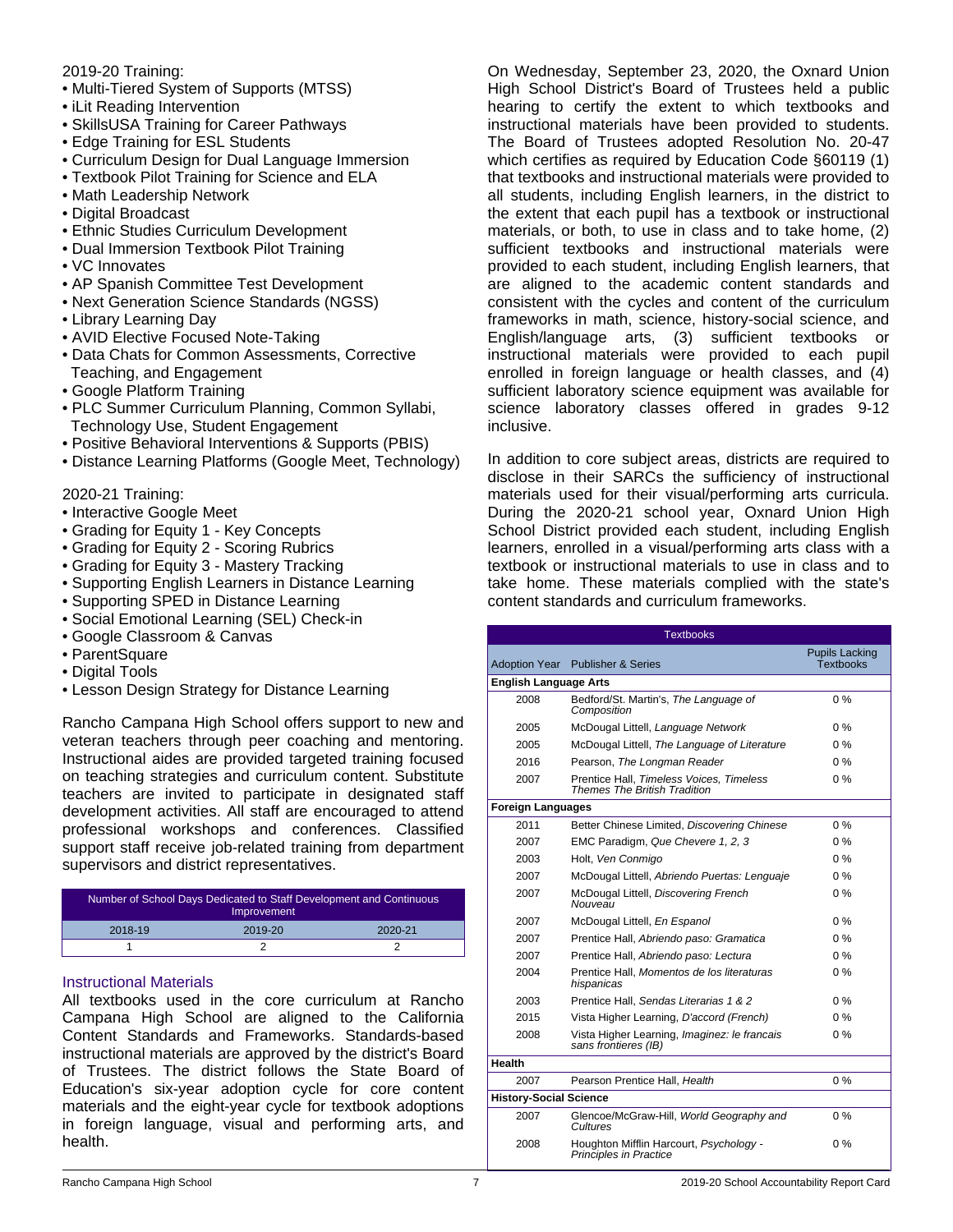| 2010               | Houghton Mifflin Harcourt, Sociology: The<br><b>Study of Relationships</b>                    | 0%          |
|--------------------|-----------------------------------------------------------------------------------------------|-------------|
| 2007               | Kennedy, American Pagaent                                                                     | 0%          |
| 2007               | McDougal Littell, The Americans<br>Reconstruction to the 21st Century                         | 0%          |
| 2006               | McGraw Hill, Economics: Principles,<br><b>Problems &amp; Policies</b>                         | $0\%$       |
| 2006               | Pearson Prentice Hall, Economics: Principles<br>in Action                                     | 0%          |
| 2007               | Pearson Prentice Hall, The Western Heritage<br>Since 1300 (AP European History)               | $0\%$       |
| 2007               | Pearson Prentice Hall, World History: The<br>Modern World                                     | $0\%$       |
| 2007               | Prentice Hall-Longman, American<br>Government Continuity & Change (AP<br>Course)              | $0\%$       |
| 1999               | Steck-Vaughn, Fearon's American<br>Government                                                 | 0%          |
| 2007               | Wadsworth, AP Psychology                                                                      | 0%          |
| 2010               | Worth Publishers, Myers Psychology Second<br><b>Edition for AP</b>                            | $0\%$       |
| <b>Mathematics</b> |                                                                                               |             |
| 2004               | Brooks/Cole, Physics: Calculus                                                                | $0\%$       |
| 2013               | CPM Educational Program, Core<br>Connections, Integrated 1                                    | $0\%$       |
| 2015               | CPM Educational Program, Core<br>Connections, Integrated 2                                    | 0%          |
| 2016               | CPM Educational Program, Core<br>Connections, Integrated 3                                    | $0\%$       |
| 2004               | Glencoe/McGraw-Hill, Geometry: Concepts<br>and Applications                                   | $0\%$       |
| 2006               | Glencoe/McGraw-Hill, Mathematics with<br><b>Business Applications</b>                         | 0%          |
| 2002               | Holt McDougal, Economics                                                                      | 0%          |
| 2005               | Houghton Mifflin, Calculus of a Single<br>Variable                                            | 0%          |
| 2006               | Houghton Mifflin Company, PreCalculus with<br>Limits                                          | 0 %         |
| 2017               | Houghton Mifflin Harcourt, Big Ideas Math,<br>Course 1                                        | 0%          |
| 2017               | Houghton Mifflin Harcourt, Big Ideas Math,<br>Course 2                                        | 0%          |
| 2017               | Houghton Mifflin Harcourt, Big Ideas,<br>Integrated Math 1, 2 & 3                             | $0\%$       |
| 2007               | W. H. Freeman, The Practice of Statistics                                                     | $0\%$       |
| <b>Science</b>     |                                                                                               |             |
| 2007               | Addison Wesley, Biology: Concepts &<br>Connections                                            | $0\%$       |
| 2007               | Addison Wesley, Conceptual Physics                                                            | 0 %         |
| 2012               | Cengage Learning, Living in the Environment<br>College Board, Biology: Principles of Life, AP | 0%          |
| 2007               | Edition                                                                                       | 0%          |
| 2007               | Current Publishing, Life on an Ocean Planet                                                   | 0 %         |
| 2007               | Delmar Cengage Learning, Agriscience,<br><b>Fundamentals and Applications</b>                 | $0\%$       |
| 2007               | Freeman & Company, AP Biology: Principles<br>of Life                                          | 0 %         |
| 2006               | Globe Fearon, Concepts and Challenges in<br><b>Physical Science</b>                           | 0 %         |
| 2008               | Houghton Mifflin Harcourt, Environmental<br>Science                                           | 0 %         |
| 2006               | J. Wiley & Son, Fundamentals of Physics                                                       | 0%          |
| 2008               | McDougal Littell, Introductory Chemistry: A<br>Foundation                                     | 0%          |
| 2007               | Pearson Prentice Hall, Conceptual Physics                                                     | 0%          |
| 2007               | Pearson Prentice Hall, Earth Science                                                          | $0\%$       |
| 2007               | Pearson Prentice Hall, Essentials of Human<br>Anatomy & Physiology                            | 0%          |
| 2007               | Prentice Hall, Biology                                                                        | $0\%$       |
| 2007               | Prentice Hall, Chemistry<br>Science Laboratory Equipment                                      | $0\%$<br>0% |
|                    |                                                                                               |             |

# College Preparation & Work Readiness

### College Preparation Courses

Students are encouraged to take required courses if they plan on attending a four-year college or university. The adjacent table illustrates the proportion of courses taken and successfully completed in relation to the number of course enrollments (sum of total enrollment in all classes).

### **Admission Requirements for California Public Universities**

### University of California

Admission requirements for the University of California (UC) follow guidelines set forth in the Master Plan, which requires that the top one-eighth of the state's high school graduates, as well as those transfer students who have successfully completed specified college work, be eligible for admission to the UC. These requirements are designed to ensure that all eligible students are adequately prepared for University-level work. For general admission requirements please visit the University of California Website at http://www.universityofcalifornia.edu/admissions/general.h tml.

### California State University

Admission requirements for the California State University (CSU) use three factors to determine eligibility. They are specific high school courses; grades in specified courses, and test scores; and graduation from high school. Some campuses have higher standards for particular majors or students who live outside the local campus area. Because of the number of students who apply, a few campuses have higher standards (supplementary admission criteria) for all applicants. Most CSU campuses utilize local admission guarantee policies for students who graduate or transfer from high schools and colleges that are historically served by a CSU campus in that region. For general admissions requirements, please visit the California State University Website at http://www.calstate.edu/admission/

| <b>Courses for UC/CSU Admission</b>                                                  |       |  |  |
|--------------------------------------------------------------------------------------|-------|--|--|
|                                                                                      | $\%$  |  |  |
| 2019-20 Pupils Enrolled in Courses Required for UC/CSU<br><b>Admission</b>           | 100.0 |  |  |
| 2018-19 Graduates who Completed all Courses Required for<br><b>IUC/CSU Admission</b> | 69.7  |  |  |

### Advanced Placement

In 2019-20, Rancho Campana High School offered advanced placement courses for those students seeking to qualify for college credit. Sophomores, juniors, and seniors achieving a score of three, four, or five on the final AP exams qualify for college credit at most of the nation's colleges.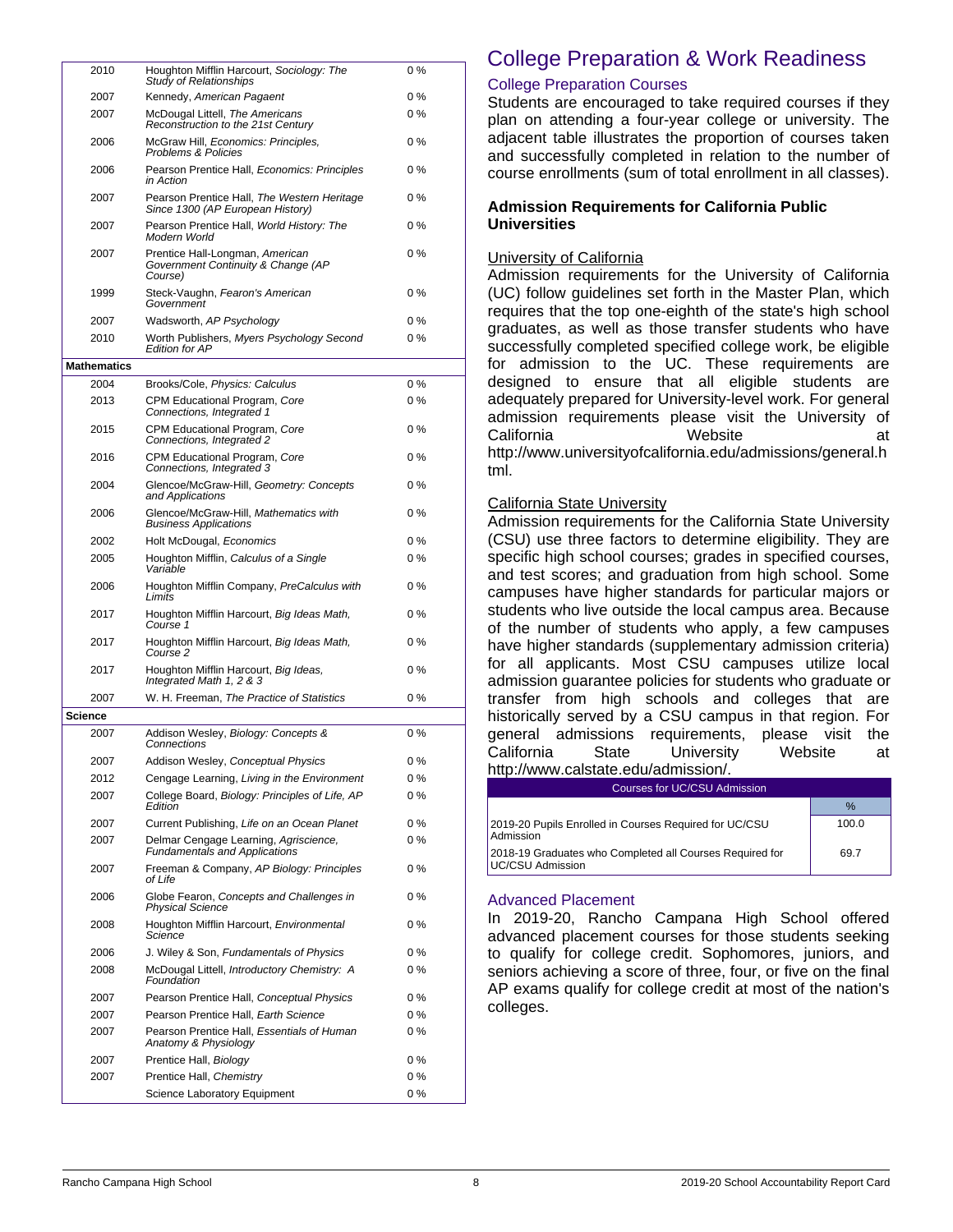| Number of Advanced Placement Courses Offered<br>2019-20 |                                                      |               |  |
|---------------------------------------------------------|------------------------------------------------------|---------------|--|
|                                                         | No. of Courses % of Students<br>Offered <sup>*</sup> | in AP Courses |  |
| <b>Computer Science</b>                                 | 0                                                    | N/A           |  |
| English                                                 | 0                                                    | N/A           |  |
| Fine and Performing Arts                                | O                                                    | N/A           |  |
| Foreign Language                                        | 0                                                    | N/A           |  |
| <b>Mathematics</b>                                      | 1                                                    | N/A           |  |
| Science                                                 | 1                                                    | N/A           |  |
| Social Science                                          | 0                                                    | N/A           |  |
| All Courses                                             | 2                                                    | 6.1           |  |

*Note: Cells with N/A values do not require data.*

*\* Where there are student course enrollments of at least one student.*

#### Workforce Preparation

Students in grades nine through twelve receive counseling from school personnel regarding career paths and courses of study. During their freshman year, students meet with the counselor to discuss their four-year academic plan and are introduced to Rancho Campana High School's technical and career education programs; the counselor meets at least once a year with each student to follow-up on their progress in meeting graduation requirements and career objectives. All career and technical education (CTE) courses comply with state-adopted content standards. Rancho Campana High School offers the following programs that promote leadership, develop job-related skills, provide on-the-job experience, and increase interest in school:

- Career Education Center (CEC) Programs
- Workability
- Career Pathways
- 9th Grade Career Day
- 10th Grade Interview
- 11th Grade Internship Hours

Individual student assessment of work readiness skills takes place through 1) End of course exams; 2) Completion of course-required projects; 3) On-the-job observation; and 4) Classroom observation.

Career Education Center (CEC) Programs are offered in partnership with the County Office of Education. A variety of career technical education courses are available to help prepare high school students (16 years and older) for entry-level employment, upgrading current job skills, or obtaining more advanced levels of education.

Workability provides work experience opportunities outside the school day that meet the students' interests and aptitudes while providing real-world job experience prior to graduation. The program is available to all students with disabilities who have an Individualized Education Plan.

During the 2019-20 school year, Rancho Campana High School offered the following three career pathways:

- Academy of Engineering
- Academy of Medical Sciences
- Academy of Arts & Entertainment

Rancho Campana High School has created an identity called RCMakes (www.rcmakes.com) that includes a maker space, which employs students and allows job training opportunities.

Rancho Campana High School receives funds from the Carl D. Perkins Vocational and Technical Education Act (Perkins). This grant enables Rancho Campana High School to provide its students with the academic and technical skills needed to succeed in a knowledge- and skills-based economy and helps provide programs that prepare students for both postsecondary education and the careers of their choice. CTE table in this report shows the total number of students participating in the district's CTE courses and regional occupational programs and program completion rates. For more information on career technical programs, ROP, workability, partnership academies, and work experience, contact the counselor or visit the state's career technical website at http://www.cde.ca.gov/ci/ct/.

| Career Technical Education (CTE) Program Participation<br>2019-20                                                    |       |  |
|----------------------------------------------------------------------------------------------------------------------|-------|--|
| Total number of students participating in CTE programs                                                               | 584   |  |
| Percentage of students completing CTE program and earning a<br>high school diploma                                   | 7.6%  |  |
| Percentage of CTE courses sequenced or articulated between<br>the school and institutions of postsecondary education | 24.0% |  |

# Professional Staff

### Counseling & Support Staff

Rancho Campana High School provides professional, highly qualified staff that provide additional services and support centered on the whole student academically, physically, and mentally. The Counseling and Support Services table in this report illustrates the availability of non-instructional support staff to Rancho Campana High School's students. Full-time equivalent (FTE) is a standard measurement used to identify an employee's regular work load on a weekly basis. For example, an FTE of 1.0 designates a full-time position and the employee is on campus and available all day every day of the week; an FTE of 0.5 indicates that the staff member is available and on campus a portion (50%) of the week.

| Academic Counselors & Other Support Staff<br>(Nonteaching Professional Staff)<br>2019-20 |                        |               |  |
|------------------------------------------------------------------------------------------|------------------------|---------------|--|
|                                                                                          | No. of<br><b>Staff</b> | <b>FTE</b>    |  |
| Academic Counselor                                                                       | 2                      | 1.75          |  |
| College and Career Technician                                                            |                        | 0.75          |  |
| Guidance Technician                                                                      |                        | 0.75          |  |
| <b>Health Clerk</b>                                                                      |                        | $0.5^{\circ}$ |  |
| <b>Nurse</b>                                                                             |                        | 1.0           |  |
| Psychologist                                                                             |                        | 0.6           |  |
| Speech Therapist                                                                         |                        | $\star$       |  |
| <b>Student Intervention Specialist</b>                                                   |                        | 1.0           |  |
| Counselor-to-Student Ratio: 1:368                                                        |                        |               |  |

*\* as needed*

*Note: One Full Time Equivalent (FTE) equals one staff member working full time; one FTE could also represent two staff members who each work 50% of full time.*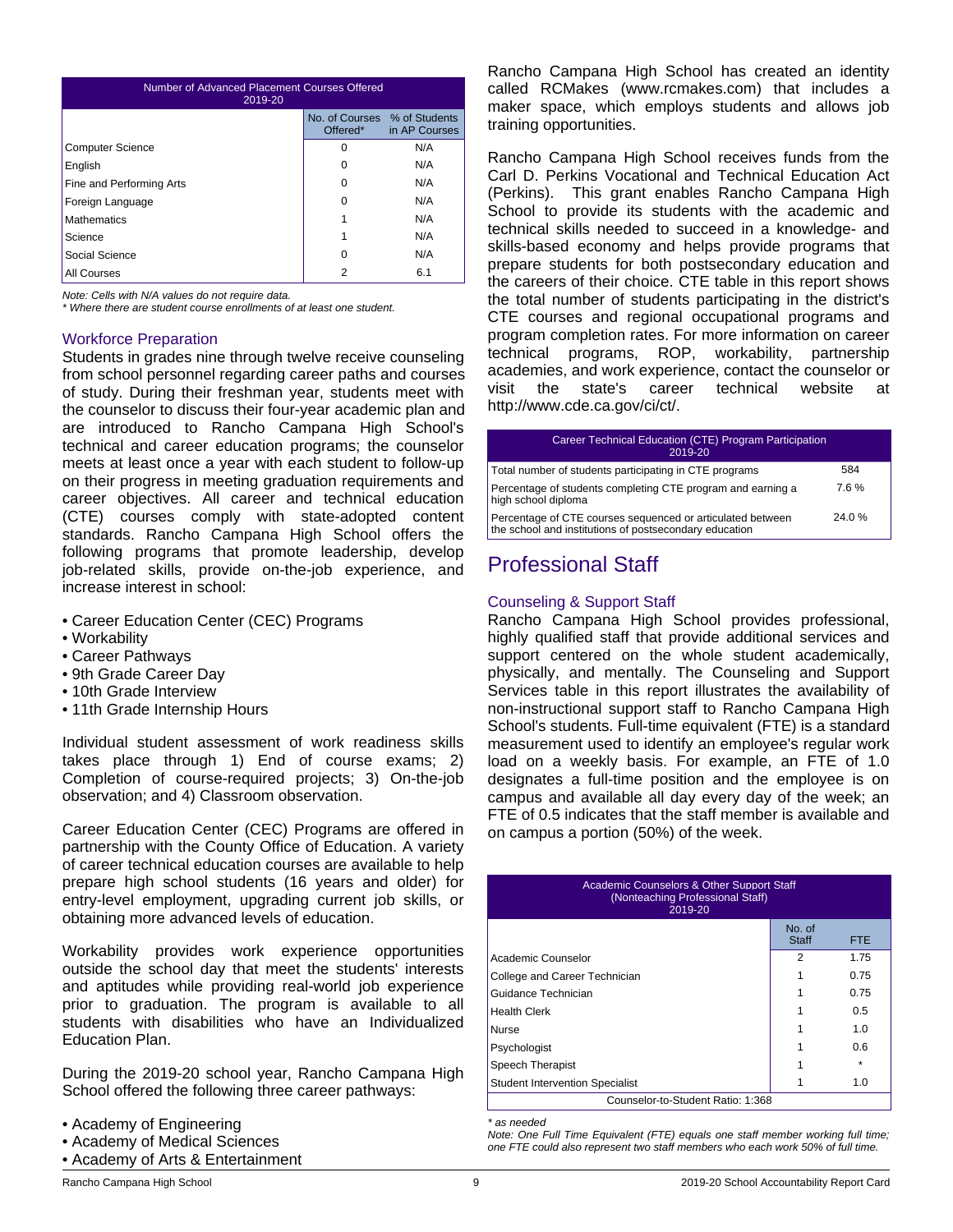#### Teacher Assignment

During the 2019-20 school year, Rancho Campana High School had 30 teachers who met all credential requirements in accordance with state guidelines. The chart below identifies the number of teachers at both the school and district who are 1) fully credentialed; 2) without full credentials; 3) teaching outside subject area of competence; 4) misassignments for English learners; 5) total teacher misassignments; and 6) vacant teacher positions. The term "misassignments" refers to the number of positions filled by teachers who lack legal authorization to teach that grade level, subject area, student group, etc.

| <b>Teacher Credentials &amp; Assignments</b>                                             |          |          |           |                 |
|------------------------------------------------------------------------------------------|----------|----------|-----------|-----------------|
|                                                                                          | School   |          |           | <b>District</b> |
|                                                                                          | 18-19    | 19-20    | $20 - 21$ | $20 - 21$       |
| <b>Total Teachers</b>                                                                    | 28       | 30       | 31        | 688             |
| <b>Teachers With Full Credentials</b>                                                    | 28       | 30       | 31        | 681             |
| <b>Teachers Without Full</b><br>Credentials                                              | O        | $\Omega$ | U         |                 |
| <b>Teachers Teaching Outside</b><br>Subject Area of Competence<br>(With Full Credential) | 6        | 4        | N/A       | 82              |
| Misassignments of Teachers of<br><b>English Learners</b>                                 | $\Omega$ | ŋ        | N/A       | $\Omega$        |
| Total Teacher Misassignments*                                                            | n        | ŋ        | N/A       | $\Omega$        |
| Vacant Teacher Positions                                                                 |          |          | N/A       | 5               |

*Note: "Misassignments" refers to the number of positions filled by teachers who lack legal authorization to teach that grade level, subject area, student group, etc.*

*\*Total Teacher Misassignments includes the number of Misassignments of Teachers of English Learners.*

# District Expenditures

### Salary & Budget Comparison

State law requires comparative salary and budget information to be reported to the general public. For comparison purposes, the State Department of Education has provided average salary data from school districts having similar average daily attendance throughout the state. (Note: 2018-19 salary comparison data was the most recent data available at the time this report was published.)

| <b>Teacher and Administrative Salaries</b><br>2018-19 |                 |                                                   |  |  |  |
|-------------------------------------------------------|-----------------|---------------------------------------------------|--|--|--|
|                                                       | <b>District</b> | State Average of<br>Districts in Same<br>Category |  |  |  |
| Beginning Teacher Salary                              | \$54,323        | \$52,670                                          |  |  |  |
| Mid-Range Teacher Salary                              | \$97,512        | \$89,660                                          |  |  |  |
| Highest Teacher Salary                                | \$105,601       | \$112,761                                         |  |  |  |
| Superintendent Salary                                 | \$222,624       | \$250,285                                         |  |  |  |
| <b>Average Principal Salaries:</b>                    |                 |                                                   |  |  |  |
| <b>Elementary School</b>                              | N/A             | N/A                                               |  |  |  |
| Middle School                                         | N/A             | \$142,638                                         |  |  |  |
| <b>High School</b>                                    | \$150,246       | \$158,074                                         |  |  |  |
| <b>Percentage of Budget:</b>                          |                 |                                                   |  |  |  |
| <b>Teacher Salaries</b>                               | 33%             | 32%                                               |  |  |  |
| <b>Administrative Salaries</b>                        | 4%              | 5%                                                |  |  |  |

*For detailed information on salaries, see the CDE Certificated Salaries & Benefits Web page at http://www.cde.ca.gov/ds/fd/cs/.*

### Expenditures Per Student

For the 2018-19 school year, Oxnard Union High School District spent an average of \$12,541 of total general funds to educate each student (based on 2018-19 audited financial statements and in accordance with calculations defined in Education Code §41372). The table in this report 1) compares the school's per pupil expenditures from unrestricted (basic) and restricted (supplemental) sources with other schools in the district and throughout the state, and 2) compares the average teacher salary at the school site with average teacher salaries at the district and state levels. Detailed information regarding salaries can be found at the CDE website at www.cde.ca.gov/ds/fd/ec/ and www.cde.ca.gov/ds/fd/cs/. (The figures shown in the table below reflect the direct cost of educational services, per ADA, excluding food services, facilities acquisition and construction, and certain other expenditures.)

In addition to general fund state funding, Oxnard Union High School District receives state and federal categorical funding for special programs. For the 2018-19 school year, the district received categorical, special education, and support programs funds for:

- CA Partnership Academies: Green & Clean Academies
- Career and Technical Education Programs
- Career Technical Education Incentive Grant Program
- Classified School Employee Professional Development Block Grant
- Department of Rehabilitation
- Education Protection Account
- Governor's CTE Initiative: CA Partnership Academies
- Lottery: Instructional Materials
- Low Performing Students Block Grant
- Medi-Cal Billing Option
- On-Behalf Pension Contributions
- Other State: Locally Defined
- Special Education
- State Lottery
- Title I
- Title II
- Title III